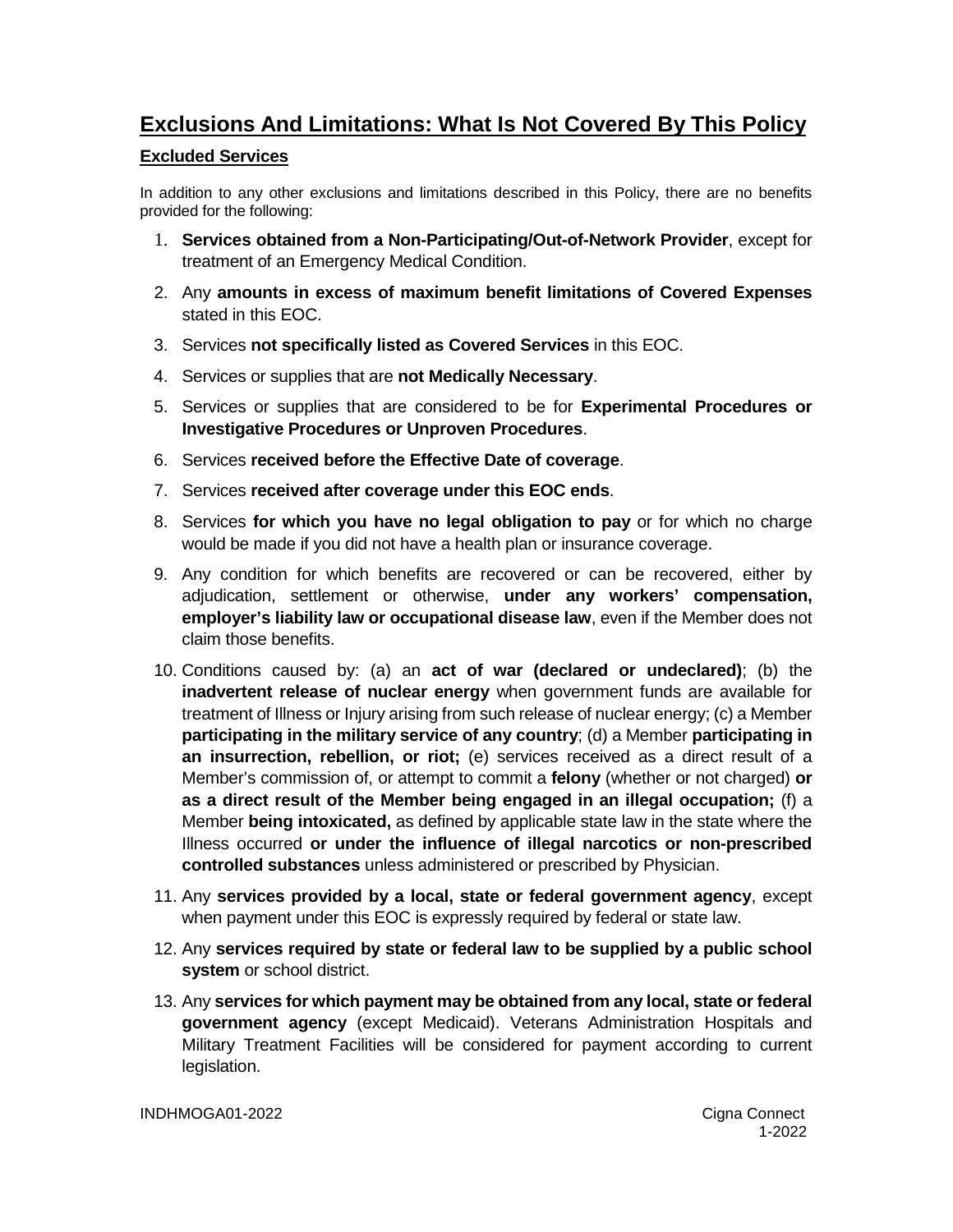- 14. **If the Member is eligible for Medicare** Part A, B, C or D, Cigna will provide claim payment according to this EOC minus any amount paid by Medicare, not to exceed the amount Cigna would have paid if it were the sole insurance carrier.
- 15. **Court-ordered treatment or hospitalization**, unless such treatment is prescribed by a Physician and listed as covered in this EOC.
- 16. Professional **services or supplies received or purchased directly or on your behalf by anyone, including a Physician, from** any of the following:
	- o Yourself or your employer;
	- o A person who lives in the Member's home, or that person's employer;
	- o A person who is related to the Member by blood, marriage or adoption, or that person's employer; or.
	- $\circ$  A facility or health care professional that provides remuneration to you, directly or indirectly, or to an organization from which you receive, directly or indirectly, remuneration.
- 17. Services of a Hospital emergency room **for any condition that is not an Emergency Medical Condition** as defined in this EOC.
- 18. **Custodial Care, including but not limited to rest cures; infant, child or adult day care, including geriatric day care**.
- 19. **Private duty nursing** except when provided as part of the home health care services or Hospice Services benefit in this EOC.
- 20. Inpatient room and board **Charges in connection with a Hospital stay primarily for environmental change or physical therapy.**
- 21. Services received during **an inpatient stay when the stay is primarily related to**  behavioral, social maladjustment, lack of discipline or other antisocial actions which are not specifically the result of a Mental Health Disorder.
- 22. **Complementary and alternative medicine services, including but not limited to**: massage therapy; animal therapy, including but not limited to equine therapy or canine therapy; art therapy; meditation; visualization; Acupuncture; acupressure; acupuncture point injection therapy; reflexology; rolfing; light therapy; aromatherapy; music or sound therapy; dance therapy; sleep therapy; hypnosis; energy-balancing; breathing exercises; movement and/or exercise therapy including but not limited to yoga, pilates, tai-chi, walking, hiking, swimming, golf; and any other alternative treatment as defined by the National Center for Complementary and Alternative Medicine (NCCAM) of the National Institutes of Health. Services specifically listed as covered under "Rehabilitative Therapy" and "Habilitative Therapy" are not subject to this exclusion.
- 23. Any services or supplies **provided by or at a place for the aged, a nursing home, or any facility** a significant portion of the activities of which include rest, recreation, leisure, or any other services that are not Covered Services.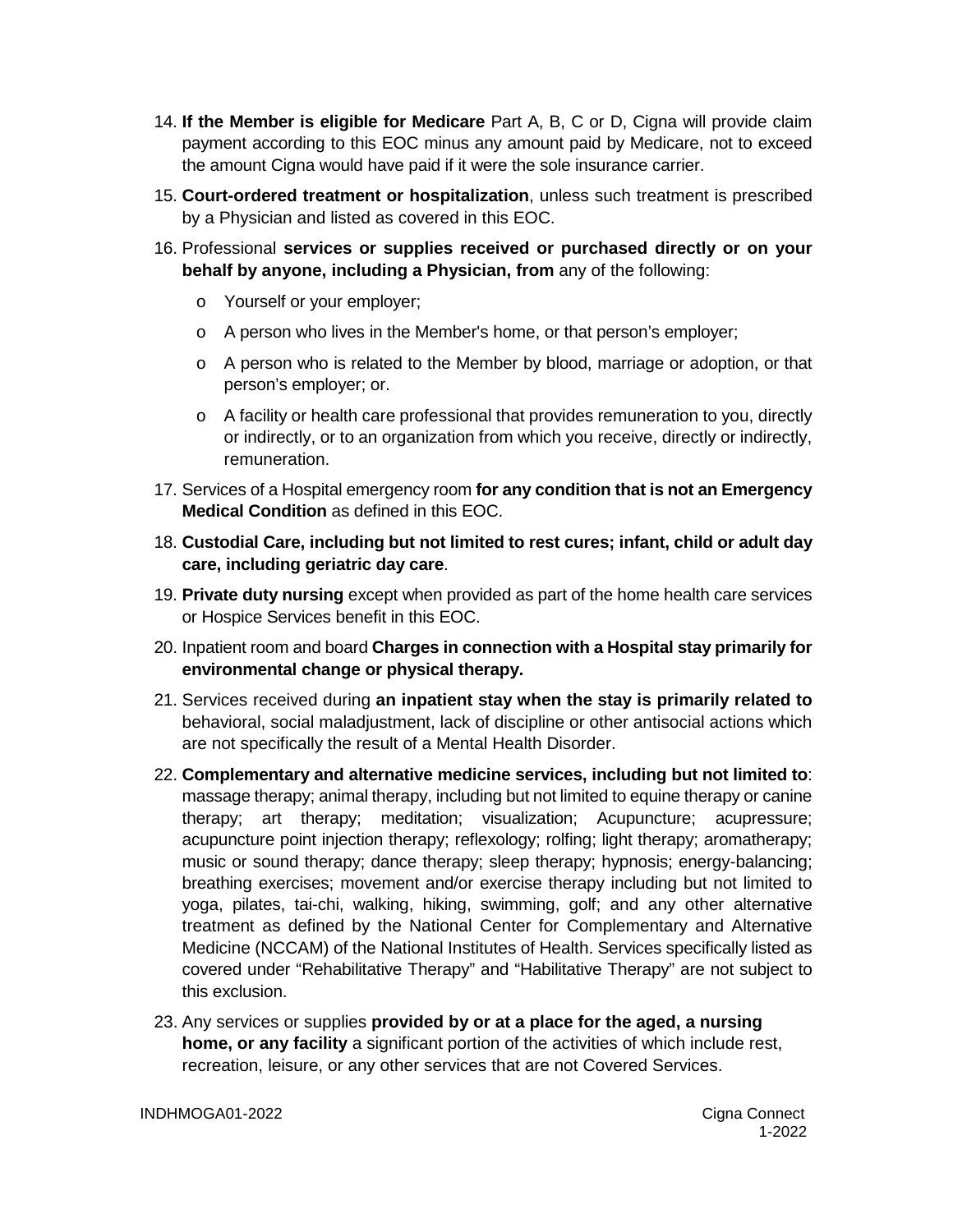- 24. **Assistance in activities of daily living**, including but not limited to: bathing, eating, dressing, or other Custodial Care, self-care activities or homemaker services, and services primarily for rest, domiciliary or convalescent care.
- 25. **Services performed by unlicensed practitioners** or services which do not require licensure to perform, for example meditation, breathing exercises, guided visualization.
- 26. Inpatient room and board **Charges in connection with a Hospital stay primarily for diagnostic tests** which could have been performed safely on an outpatient basis.
- 27. **Services which are self-directed** to a free-standing or Hospital-based diagnostic facility.
- 28. Services **ordered by a Physician or other Provider who is an employee or representative of a free-standing or Hospital-based diagnostic facility**, when that Physician or other Provider:
	- o Has not been actively involved in your medical care prior to ordering the service, or
	- o Is not actively involved in your medical care after the service is received.

This exclusion does not apply to mammography.

- 29. **Dental services**, dentures, bridges, crowns, caps or other Dental Prostheses, extraction of teeth or treatment to the teeth or gums, except as specifically provided in this EOC.
- 30. **Orthodontic Services**, braces and other orthodontic appliances including orthodontic services for Temporomandibular Joint Dysfunction. This exclusion does not apply to orthodontic treatment for a congenital anomaly related to or developed as a result of cleft palate, with or without cleft lip.
- 31. **Dental Implants**: Dental materials implanted into or on bone or soft tissue or any associated procedure as part of the implantation or removal of dental implants.
- 32. **Any services covered under both this medical plan and an accompanying exchange-certified pediatric dental plan**, and reimbursed under the dental plan, will not be reimbursed under this plan.
- 33. **Hearing aids** including but not limited to semi-implantable hearing devices, audiant bone conductors and Bone Anchored Hearing Aids (BAHAs), except as specifically stated in this EOC, limited to the least expensive professionally adequate device. For the purposes of this exclusion, a hearing aid is any device that amplifies sound. This exclusion does not apply to cochlear implants.
- 34. **Routine hearing tests** except as provided under Preventive Care.
- 35. **Genetic screening** or pre-implantations genetic screening: general populationbased genetic screening is a testing method performed in the absence of any symptoms or any significant, proven risk factors for genetically linked inheritable disease.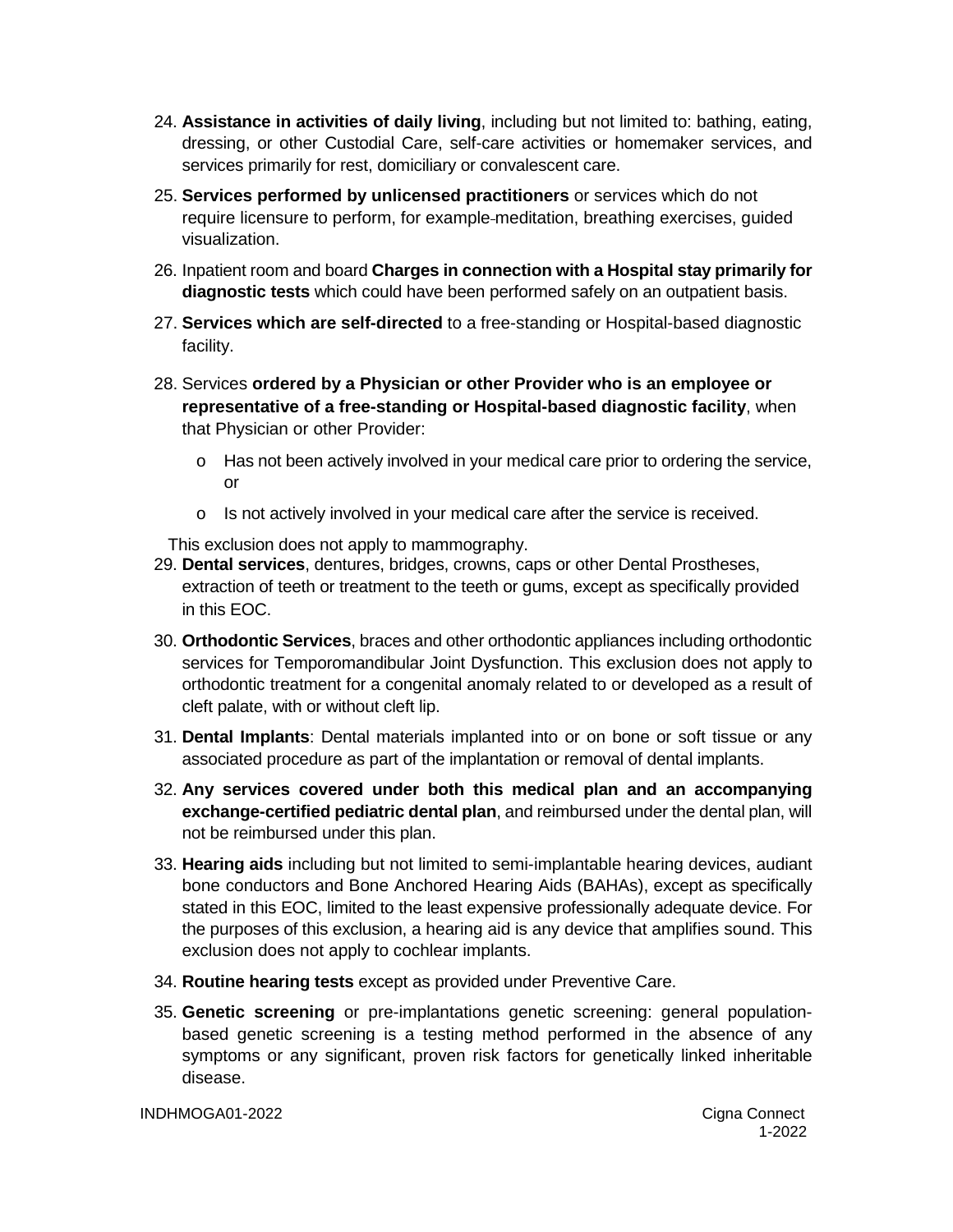- 36. **Gene Therapy** including, but not limited to, the cost of the Gene Therapy product, and any medical, surgical, professional and facility services directly related to the administration of the Gene Therapy product.
- 37. **Optometric services**, eye exercises including orthoptics, eyeglasses, contact lenses, routine eye exams, and routine eye refractions, except as specifically stated in this EOC under Pediatric Vision.
- 38. An **eye surgery solely for the purpose of correcting refractive defects** of the eye, such as near-sightedness (myopia), astigmatism and/or farsightedness (presbyopia).
- 39. **Cosmetic surgery, therapy** or other services for beautification, to improve or alter appearance or self-esteem or to treat psychological or psychosocial complaints regarding one's appearance. This exclusion does not apply to Reconstructive Surgery to restore a bodily function or to correct a deformity caused by Injury or congenital defect of a Newborn child, or for Medically Necessary Reconstructive Surgery performed to restore symmetry incident to a mastectomy or lumpectomy.
- 40. **Aids or devices that assist with nonverbal communication**, including but not limited to communication boards, prerecorded speech devices, laptop computers, desktop computers, Personal Digital Assistants (PDAs), Braille typewriters, visual alert systems for the deaf and memory books except as specifically stated in this EOC.
- 41. **Non-Medical counseling or ancillary services**, including but not limited to: education, training, vocational rehabilitation, behavioral training, biofeedback, neurofeedback, employment counseling, back school, return to work services, work hardening programs, driving safety, and services, training, educational therapy or other non-medical ancillary services for learning disabilities and developmental delays, **except** as otherwise stated in this EOC.
- 42. **Services and procedures for** redundant skin surgery including abdominoplasty/panniculectomy, removal of skin tags, craniosacral/cranial therapy, applied kinesiology, prolotherapy and extracorporeal shock wave lithotripsy (ESWL) for musculoskeletal and orthopedic conditions, macromastia or gynecomastia; varicose veins; rhinoplasty, blepharoplasty and; orthognathic surgeries **regardless of clinical indications.**
- 43. Procedures, surgery or treatments to **change characteristics of the body** to those of the opposite sex unless such services are deemed Medically Necessary or otherwise meet applicable coverage requirements.
- 44. Any treatment, prescription drug, service or supply **to treat sexual dysfunction**, enhance sexual performance or increase sexual desire.
- 45. Surgical services related to treatment of **fertility and/or Infertility** and any artificial means of conception, including, but not limited to, surgical procedures, artificial insemination, in-vitro fertilization (IVF), ovum or embryo placement, intracytoplasmic sperm injection (ICSI), and gamete intrafallopian transfer (GIFT) and associated services.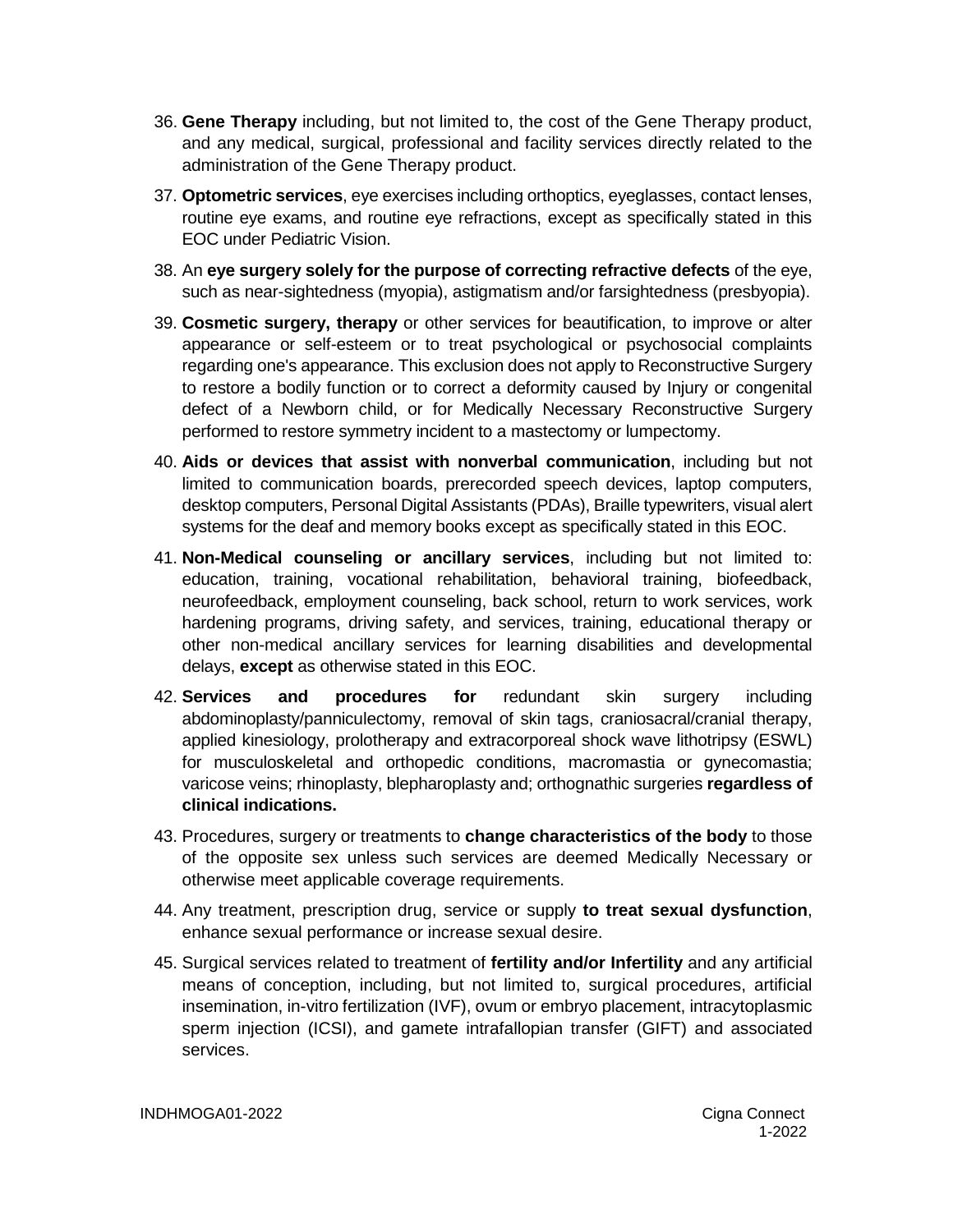- 46. Treatment for **Infertility or reduced fertility** that results from a prior sterilization procedure or a normal physiological change such as menopause.
- 47. **Cryopreservation** of sperm or eggs, or storage of sperm for artificial insemination (including donor fees).
- 48. Fees associated with the **collection or donation of blood or blood products**, except for autologous donation in anticipation of scheduled services where in the utilization review Physician's opinion the likelihood of excess blood loss is such that transfusion is an expected adjunct to surgery.
- 49. Blood administration **for the purpose of general improvement in physical condition.**
- 50. **Orthopedic shoes** (except when joined to Braces), shoe inserts, foot orthotic devices.
- 51. **External and internal power enhancements** or power controls for prosthetic limbs and terminal devices.
- 52. **Myoelectric prostheses** peripheral nerve stimulators.
- 53. **Electronic prosthetic limbs or appliances** unless Medically Necessary, when a less-costly alternative is not sufficient.
- 54. **Prefabricated foot Orthoses**.
- 55. **Cranial banding/cranial orthoses/other similar devices**, except when used postoperatively for synostotic plagiocephaly.
- 56. **Orthosis shoes**, shoe additions, procedures for foot orthopedic shoes, shoe modifications and transfers.
- 57. **Orthoses primarily used for cosmetic** rather than functional reasons.
- 58. **Non-foot Orthoses**, except **only** the following non-foot orthoses are covered when Medically Necessary:
	- o Rigid and semi-rigid custom fabricated Orthoses;
	- o Semi-rigid pre-fabricated and flexible Orthoses; and
	- o Rigid pre-fabricated Orthoses, including preparation, fitting and basic additions, such as bars and joints.
- 59. Services primarily for **weight reduction or treatment of obesity including morbid obesity**, or any care which involves weight reduction as a main method for treatment. This includes any morbid obesity surgery, even if the Member has other health conditions that might be helped by a reduction of obesity or weight, or any program, product or medical treatment for weight reduction or any expenses of any kind to treat obesity, weight control or weight reduction, except as otherwise stated in this EOC.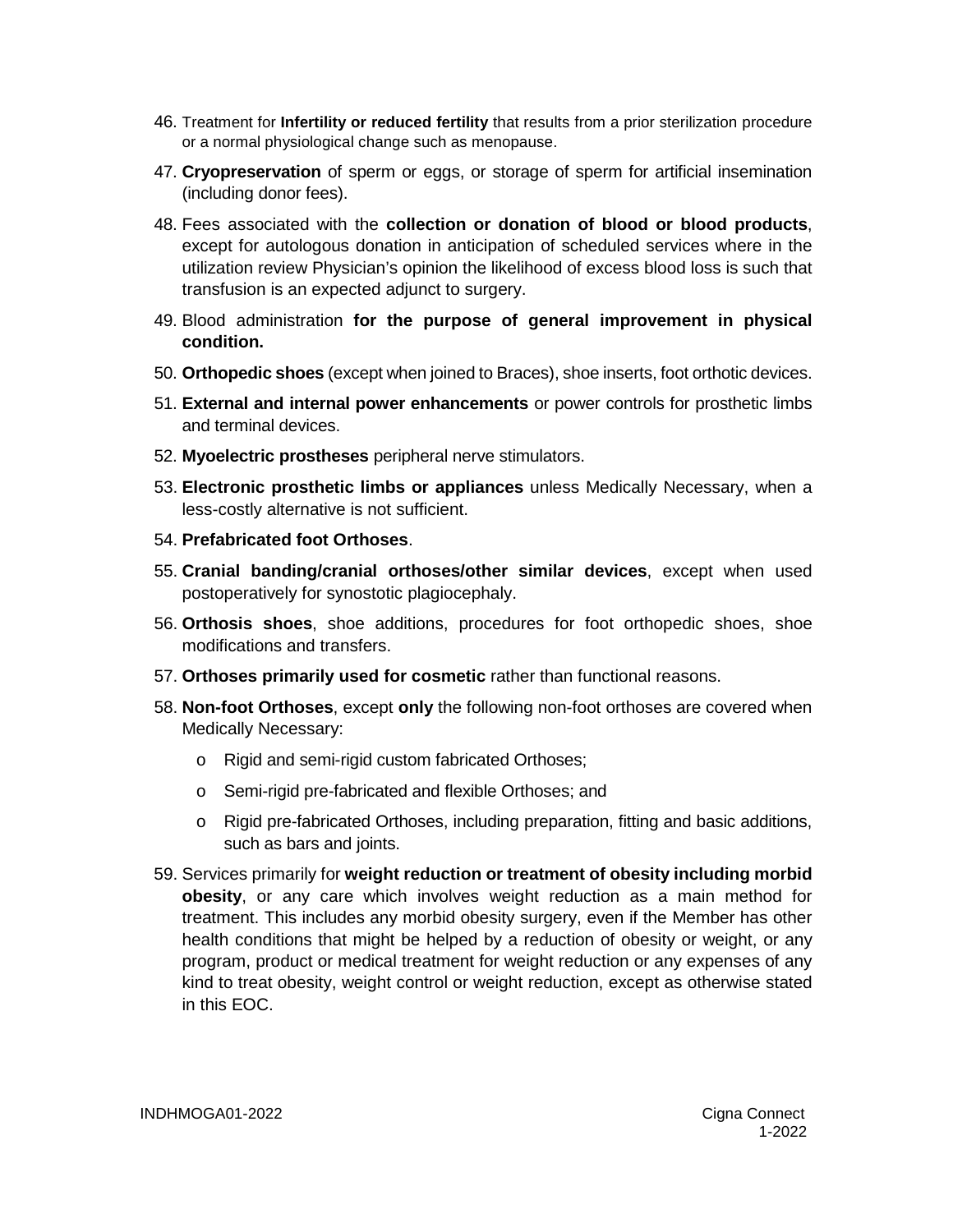- 60. **Routine physical exams or tests** that do not directly treat an actual Illness, Injury or condition. This includes reports, evaluations, or hospitalization not required for health reasons; physical exams required for or by an employer or for school, or sports physicals, or for insurance or government authority, and court ordered, forensic, or custodial evaluations, except as otherwise specifically stated in this EOC.
- 61. **Therapy or treatment intended primarily to improve or maintain general physical condition or** for the purpose of enhancing job, school, athletic or recreational performance, including but not limited to routine, long term, or maintenance care which is provided after the resolution of the acute medical problem and when significant therapeutic improvement is not expected.
- 62. **Educational services** except for Diabetic Self-Management Training Programs, treatment for Autism, or as specifically provided or arranged by Cigna.
- 63. **Nutritional counseling or food supplements**, except as stated in this EOC.
- 64. **Exercise equipment, comfort items and other medical supplies and equipment** not specifically listed as Covered Services in the Covered Services section of this EOC. Excluded medical equipment includes, but is not limited to: air purifiers, air conditioners, humidifiers; treadmills; spas; elevators; supplies for comfort, hygiene or beautification; wigs, disposable sheaths and supplies; correction appliances or support appliances and supplies such as stockings, and consumable medical supplies other than ostomy supplies and urinary catheters, including, but not limited to, bandages and other disposable medical supplies, skin preparations and test strips except as otherwise stated in this EOC.
- 65. **Physical, and/or Occupational Therapy/Medicine** except when provided during an inpatient Hospital confinement or as specifically stated in the benefit schedule and under " "Rehabilitative Therapy Services (Physical Therapy, Occupational Therapy and Speech Therapy)" in the section of this EOC titled "Comprehensive Benefits: What the EOC Pays For".
- 66. All **Foreign Country Provider Charges** are excluded under this EOC except as specifically stated under "Foreign Country Providers" in the section of this EOC titled "Comprehensive Benefits: What the EOC Pays For."
- 67. **Routine foot care** including the cutting or removal of corns or calluses; the trimming of nails, routine hygienic care and any service rendered in the absence of localized Illness, a systemic condition, Injury or symptoms involving the feet except as otherwise stated in this EOC.
- 68. **Charges for which We are unable to determine Our liability** because the Member failed, within 60 days, or as soon as reasonably possible to: (a) authorize Us to receive all the medical records and information We requested; or (b) provide Us with information We requested regarding the circumstances of the claim or other insurance coverage.